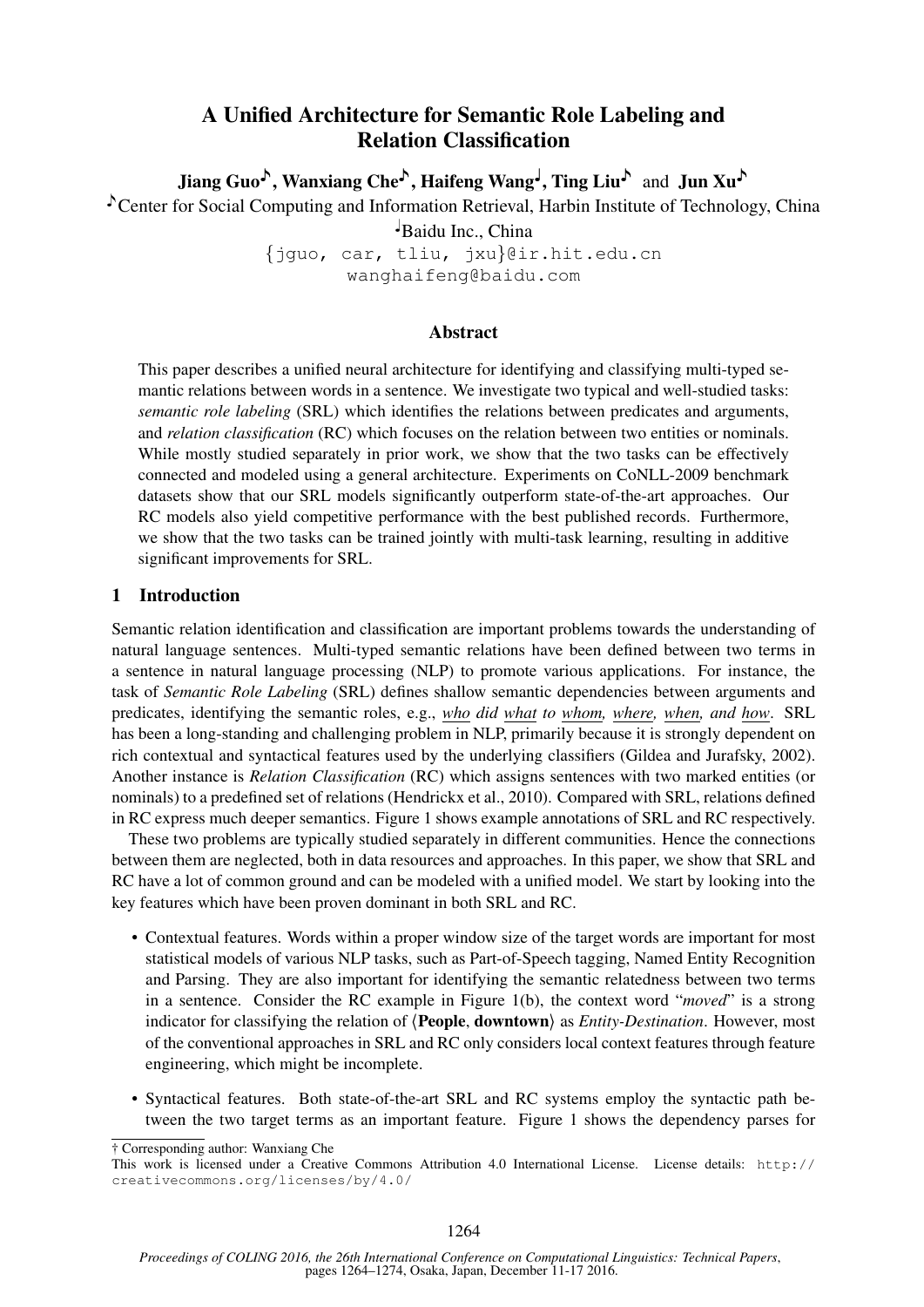

Figure 1: Examples of *semantic role labeling* (a) and *relation classification* (b).

the two sentences. For example, the dependency path between "meetings" and the predicate "holding" ("holdings"  $\stackrel{OBJ}{\longrightarrow}$  "meetings") strongly indicates an A1 relation (*patient* role). Early approaches built in discrete feature space are not capable of utilizing the *word path* features which are extremely sparse. Fortunately, recent progress in distributed representations and deep neural networks provides a promising solution for this problem.

• Lexical semantic features. Lexical properties of a word (e.g., the identity of a word, its lemma, its morphological features) are important for semantic tasks. Particularly in tasks like relation classification, it is often impossible to determine the relation without the semantic ground of the target words. Therefore, previous approaches have been using lexical features like word embeddings, lemmas, WordNet, etc.

This paper describes a unified neural model for SRL and RC that effectively utilizes the three kinds of features above. Our model captures global contextual features and syntactic path features by using bidirectional long short-term memory (LSTM)-based recurrent neural networks. We especially focus on SRL which, in our opinion, is more complicated and difficult. SRL is a structure prediction task with certain structural constraints. To this end, an additional post-inference procedure based on integer linear programming (ILP) is applied to SRL, in order to meet the constraints. Furthermore, our unified model successfully connects SRL and RC, presenting the possibility of *multi-task learning*. We show that the SRL performance can be significantly improved through knowledge transfer from RC.

We conduct experiments on the CoNLL-2009 shared task datasets for SRL, and the SemEval-2010 Task 8 dataset for RC. On SRL, our models significantly outperform previous approaches in various languages. On RC, our model also obtains performance competitive to the state-of-the-art.<sup>1</sup>

Our primary original contributions include:

- We propose a unified model for SRL and RC, which effectively captures global contextual features, syntactical features and lexical semantic features.
- We show that SRL can be significantly improved by jointly training with RC, reaching new stateof-the-art performance.

# 2 Related Work

The present work ties together several strands of previous studies.

Semantic Role Labeling A great deal of previous SRL research has been dedicated to designing rich and expressive features, pioneered by Gildea and Jurafsky (2002). For instance, the top performing system on the CoNLL-2009 shared task employs over 50 language-specific feature templates (Che et al., 2009). These features mostly involve the predicate, the candidate argument, their contexts and the syntactic path between them (Surdeanu et al., 2003; Xue and Palmer, 2004; Pradhan et al., 2005). Besides, higher-order features involving several arguments or multiple predicates have also been explored (Toutanova et al., 2008; Martins and Almeida, 2014; Yang and Zong, 2014).

 $1$ Our code is available at: https://github.com/jiangfeng1124/nnsrl-rc.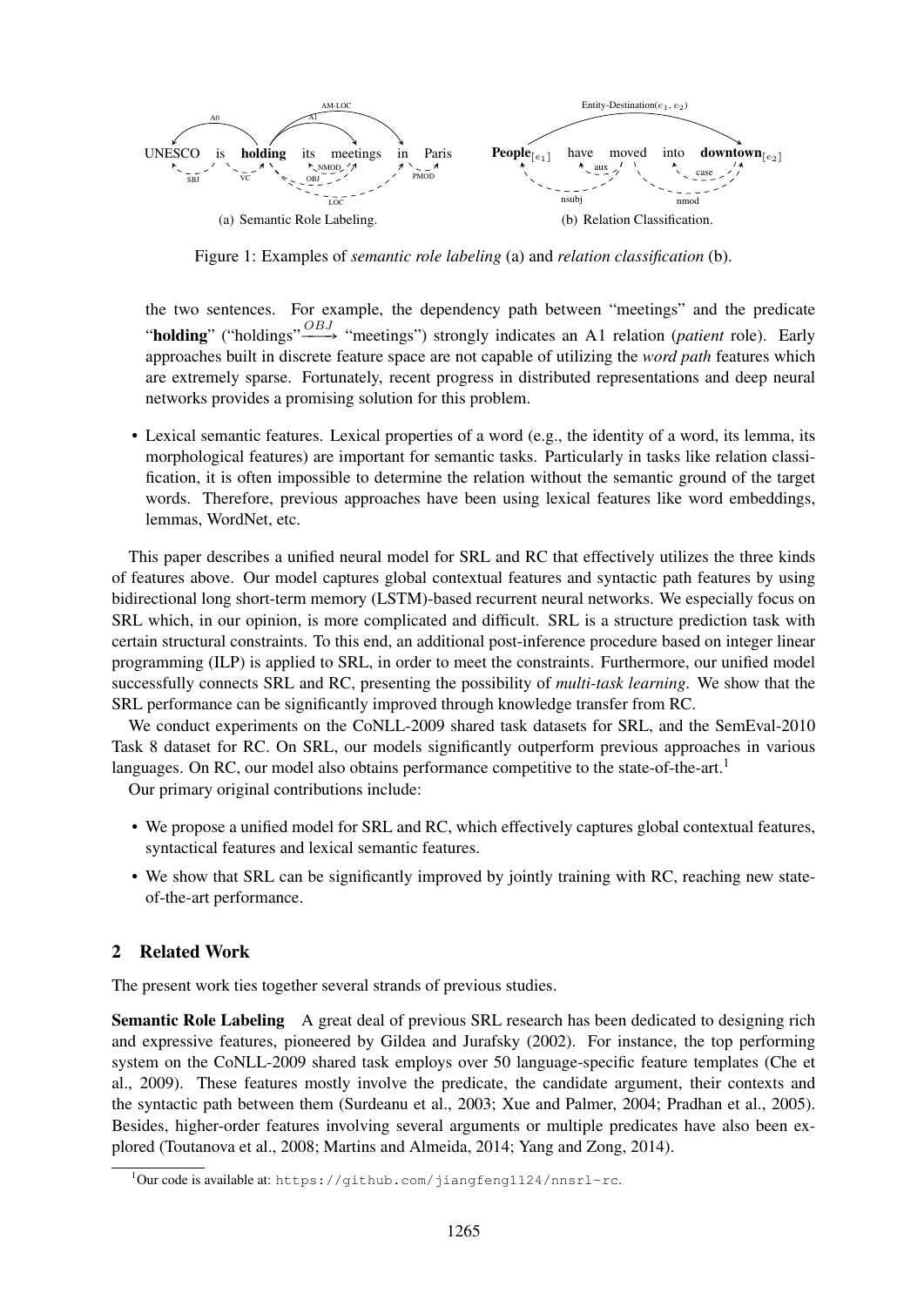Several approaches have been studied to alleviate the intensive feature engineering in SRL and get better generalization. Moschitti et al. (2008) introduce different kinds of tree kernels for capturing the structural similarity of syntactic trees. While attractive in automatic feature learning, the kernel-based approaches typically suffer from high computational cost. Lei et al. (2015) instead use low-rank tensors for automatic feature composition based on four kinds of basic feature sets. However, tensor-based approaches cannot well generalize the high-sparsity structural features like syntactic path. Besides, they still need a relatively small amount of feature engineering to make use of the local contexts. Another line of research focuses on neural models (Collobert et al., 2011; Zhou and Xu, 2015; FitzGerald et al., 2015), which have shown great effectiveness in automatic feature learning on a variety of NLP tasks. Most recently, Roth and Lapata (2016) employ LSTM-based recurrent neural networks to obtain the representations of syntactic path features, which is similar to our work. Aside from the distributed path features, they also use a set of binary input feature sets from Anders et al. (2010). In contrast to these prior work, our model jointly leverages both global contexts and syntactic path features using bidirectional LSTMs.

Relation Classification Early research on RC has also been relying heavily on human-engineered features (Rink and Harabagiu, 2010). Recent years have seen a great deal of work on using neural networks to alleviate the intensive engineering on contextual and syntactic features. For example, Socher et al. (2012) propose recursive neural networks for modeling the syntactic paths between the two entities whose relation is to be determined. Zeng et al. (2014) use convolutional neural network for learning sentence-level features of contexts and obtain good performance even without using syntactic features. Later approaches have used more sophisticated models for better handling long-term dependencies, such as sequential LSTMs and tree LSTMs (Liu et al., 2015; Xu et al., 2015b; Miwa and Bansal, 2016). In addition, Yu et al. (2014) and (2015) investigate tensor-based approaches for learning the combination of embedding features and lexicalized sparse features.

Therefore, despite that relation classification has mostly been studied separately from SRL, they have a substantial amount of commonalities. It inspires us to develop a potentially unified architecture to take advantage of the progress in each research direction.

Multi-task Learning There has been a line of research on joint modeling pipelined NLP tasks, such as word segmentation, POS tagging, parsing and semantic role labeling (Hatori et al., 2012; Li et al., 2011; Bohnet and Nivre, 2012; Henderson et al., 2013; Lluís et al., 2013). Most multi-task learning or joint training frameworks can be summarized as parameter sharing approaches proposed by Ando and Zhang (2005). In the context of neural modeling for NLP, the most notable work was proposed by Collobert and Weston (2008), which aims at solving multiple NLP tasks within one framework by sharing common word embeddings. This work also inspires us in this study to develop a unified architecture for SRL and RC in prior to joint training.

Recently, the idea of neural multi-task learning was applied to sequence-to-sequence problems with recurrent neural networks. Dong et al. (2015) use multiple decoders in neural machine translation systems that allows translating one source language to many target languages. Luong et al. (2015) study the ensemble of a wide range of tasks (e.g., syntactic parsing, machine translation, image caption, etc.) with multi-task sequence-to-sequence models. Liu et al. (2016) incorporate different kinds of corpus for implicit discourse relation classification using multi-task neural networks. More recently, multi-task learning has also been applied to sentence compression (Klerke et al., 2016) and machine translation quality estimation (Shah and Specia, 2016).

# 3 Problem Definition

This section gives formal definitions of the two tasks to be investigated: SRL and RC.

# 3.1 Semantic Role Labeling

We follow the setup of the CoNLL-2009 shared task. Given a sentence s, each token is annotated with a predicated POS tag and predicted word lemma. Some tokens are also marked as predicates. Besides,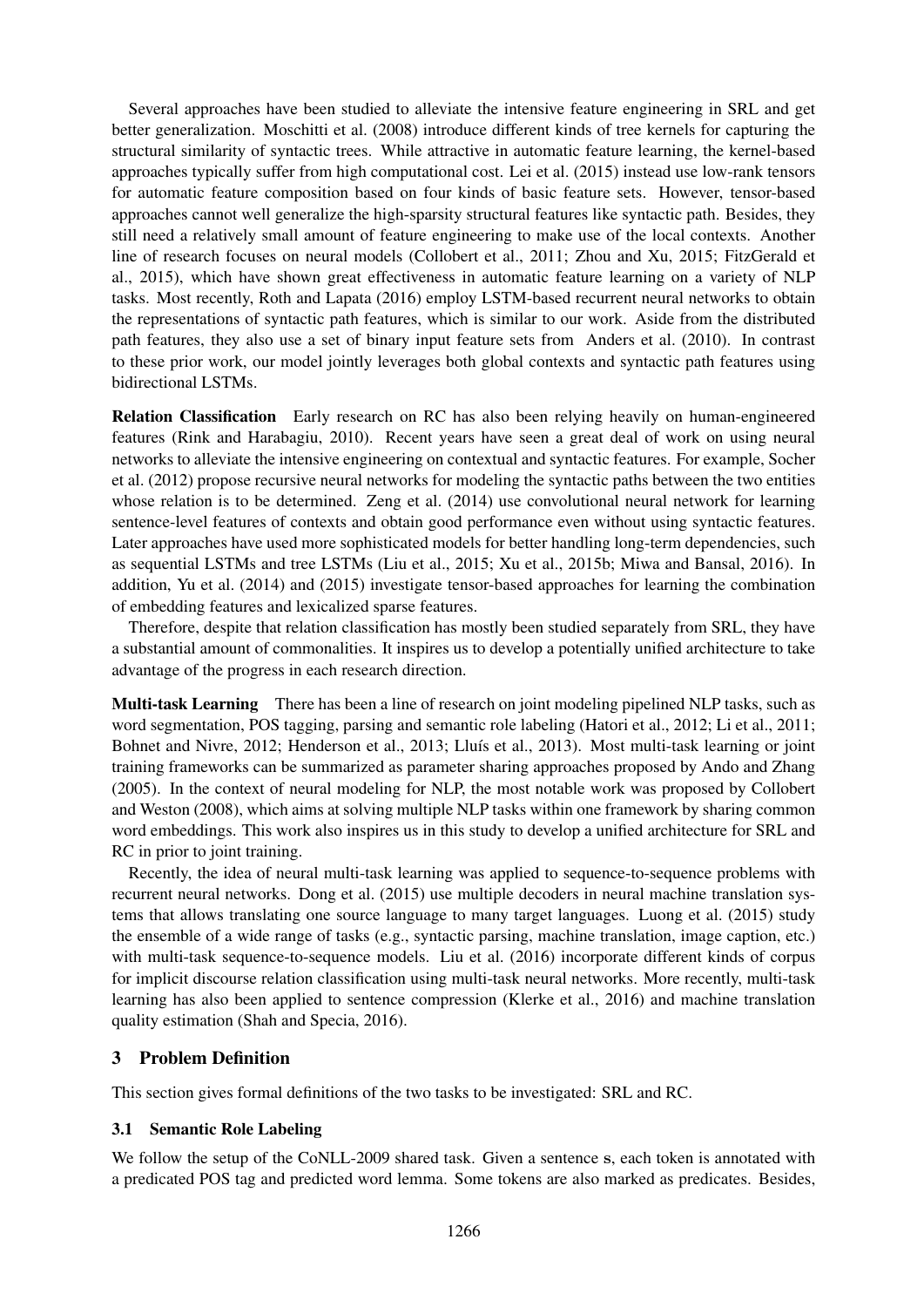

Figure 2: The unified architecture for SRL and RC.

a predicted syntactic dependency tree  $y_{sym}$  is also provided (cf. below part of Figure 1(a)). The goal is to determine the semantic dependencies for each predicate  $p_i$  (cf. upper part of Figure 1(a)). These dependencies identify the arguments of each predicate and the role labels.

In this work, we focus on the identification and classification of the arguments associated with given predicates. More formally, for each predicate  $p_i$  in s, we loop over all the tokens in s except  $p_i$ :  $\{w \in$  $s|w \neq p_i$ , and determine their role labels. It can be considered as a classification problem with each instance as a word pair  $\langle p_i, w \rangle$ . We include an additional *NULL* label indicating that a token is not an argument of  $p_i$ . To guarantee the resulting semantic dependencies meet certain constraints, we further apply ILP over the output probabilities in each position for post-inference (Section 4.4).

### 3.2 Relation Classification

As demonstrated in Figure 1, the semantic relations specified in relation classification are totally different from SRL. SRL is more close to the syntactic dependencies while RC is totally semantic. Our setup follows the SemEval-2010 Task 8. Each sentence s is annotated with a pair of nominals  $e_1$  and  $e_2$ , and our goal is to identify the relation between  $e_1$  and  $e_2$ . Nine relations are defined in the task, and the directionality of relation between  $e_1$  and  $e_2$  is considered in the evaluation. Relations that do not belong to the nine relations are marked as *Other*.

# 4 Unified Neural Architecture

As described above, both SRL and RC can be formalized as a classification problem over instances of word pairs within a sentence. We propose a unified neural architecture, as illustrated in Figure 2, for modeling these two tasks. Our architecture includes the following three primary components.

#### 4.1 Lexical Feature Representation

We extract basic lexical features for each token in a sentence. Typical lexical features for SRL and RC include word (or *lemma* when available) and POS tag. For RC, additional features can be used, such as *named entity type* (NE) and WordNet. All these features are then represented as low-dimensional realvalued vectors, i.e., feature embeddings. Word embeddings can be readily pretrained using *word2vec* on a large unlabeled corpus, which have proved helpful in many applications. Next, various feature embeddings are composed through a nonlinear transformation, and thus a token can be represented as:

$$
\mathbf{x}_{i} = \text{ReLU}(\mathbf{W}_{lex} \mathbf{\Phi}_{i} + \mathbf{b}_{lex}), where
$$
\n
$$
\mathbf{\Phi}_{i} = [\mathbf{w}_{i}; \mathbf{p}_{i}] \text{ for } \mathbf{SRL}, \mathbf{\Phi}_{i} = [\mathbf{w}_{i}; \mathbf{p}_{i}; \mathbf{ne}_{i}; \mathbf{w}\mathbf{n}_{i}] \text{ for } \mathbf{RC}
$$
\n(1)

 $w_i$  represents the word or lemma (when available),  $p_i$  represents the POS tag, ne<sub>i</sub> is the named entity, and  $wn_i$  is the WordNet hypernym.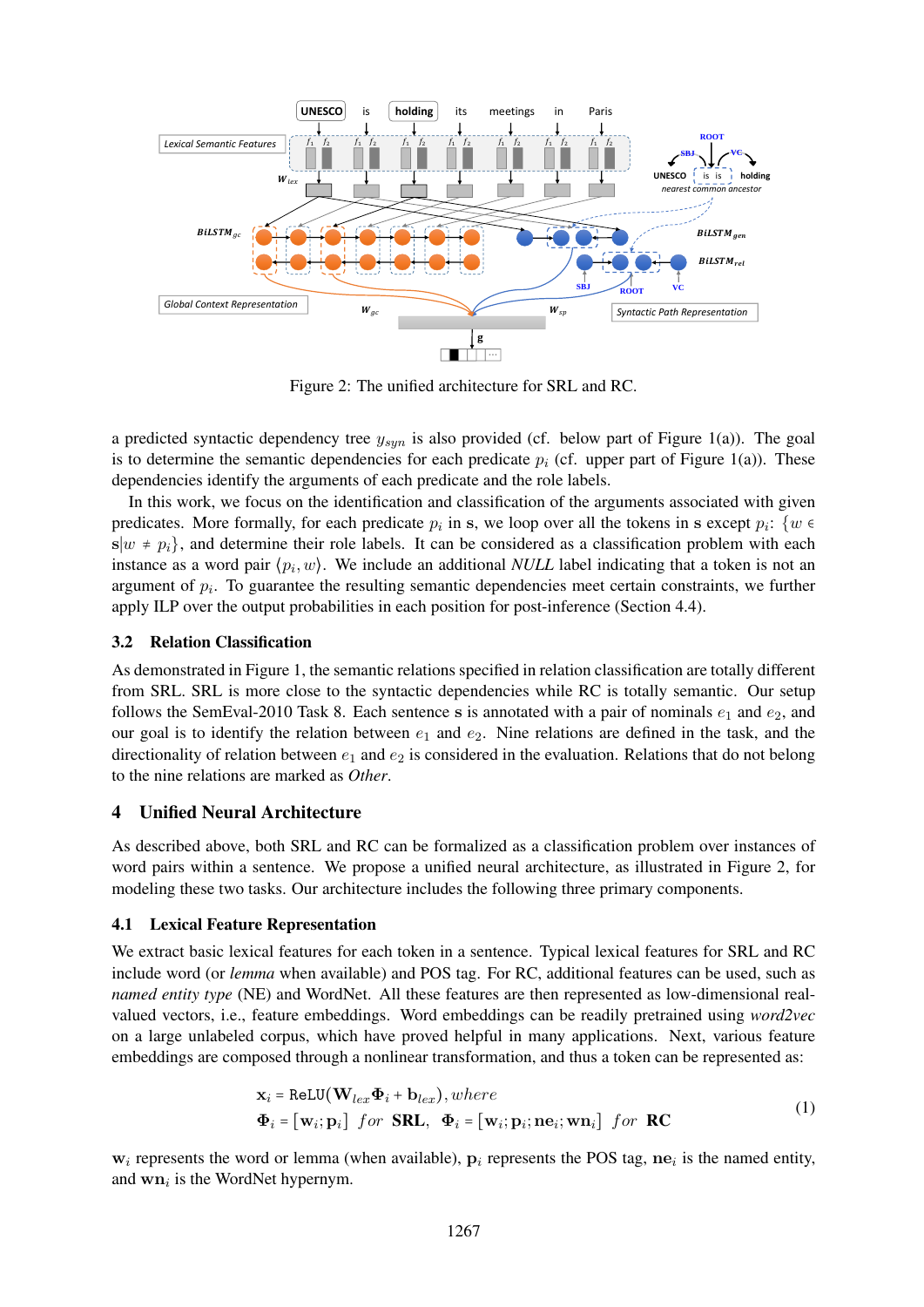#### 4.2 Global Context Representation

We obtain global context representations of the target words by using bidirectional LSTM-based RNNs. For more computation details of LSTM, we refer the readers to Hochreiter and Schmidhuber (1997). The LSTMs take as input the token representation  $x_i$  in each position. The hidden state vectors of the two directions' LSTM units corresponding to each target word are then concatenated as its global context representation:

$$
\mathbf{R}_{e_1}^{gc} = [\overrightarrow{\mathbf{h}}_{e_1}; \overleftarrow{\mathbf{h}}_{e_1}]; \quad \mathbf{R}_{e_2}^{gc} = [\overrightarrow{\mathbf{h}}_{e_2}; \overleftarrow{\mathbf{h}}_{e_2}] \tag{2}
$$

Note that an important difference between our model and previous neural models is that we utilize the hidden state vectors of  $e_1$  and  $e_2$  instead of the representation of the whole sentence, which frees us from using position-related features (Zeng et al., 2014; Collobert et al., 2011; dos Santos et al., 2015).

#### 4.3 Syntactic Path Representation

We define the *nearest common ancestor* token of  $e_1$  and  $e_2$  as  $nca(e_1, e_2)$ . Then the path from  $e_1, e_2$ to  $nca(e_1, e_2)$ , i.e.,  $e_1 \rightarrow \ldots \rightarrow nca(e_1, e_2)$  and  $nca(e_1, e_2) \leftarrow \ldots \leftarrow e_2$ , are also modeled with bidirectional LSTMs, as shown in Figure 2 (right panel). We use two kinds of syntactic paths, including a *generic path* that takes the token representation  $x_i$  as input, and a *relation path* that takes the dependency relations along the path as input (Figure 2). These two paths are modeled with  $BiLSTM_{gen}$  and  $BiLSTM_{rel}$  respectively. The hidden state vectors of the two directions' LSTM units of  $nca(e_1, e_2)$ are then concatenated as the syntactic path representation of  $(e_1, e_2)$ :

$$
\mathbf{R}_{(e_1,e_2)}^{gen} = \left[\overrightarrow{\mathbf{h}}_{nca(e_1,e_2)}^{gen}; \overleftarrow{\mathbf{h}}_{nca(e_1,e_2)}^{gen}\right]; \quad \mathbf{R}_{(e_1,e_2)}^{rel} = \left[\overrightarrow{\mathbf{h}}_{nca(e_1,e_2)}^{rel}; \overleftarrow{\mathbf{h}}_{nca(e_1,e_2)}^{rel}\right]
$$
(3)

The global context representations and syntactic path representation are then composed through a non-linear layer, resulting in the representation used for final classification.

$$
\mathbf{p} = \text{ReLU}(\mathbf{W}_{gc} \underbrace{[\mathbf{R}_{e_1}^{gc}; \ \mathbf{R}_{e_2}^{gc}]}_{\text{Global Context}} + \mathbf{W}_{sp} \underbrace{[\mathbf{R}_{(e_1, e_2)}^{gen}; \ \mathbf{R}_{(e_1, e_2)}^{rel}]}_{\text{Syntactic Path}} + \mathbf{b})
$$
(4)

$$
p(c|\mathbf{p}) = \text{softmax}(\mathbf{g}_c^{\top}\mathbf{p} + \mathbf{q}_c)
$$
 (5)

Our model is trained by minimizing the cross-entropy loss:  $\mathcal{L}(\theta) = -\sum_{i=0}^{N} \log p(c_i | \mathbf{p}_i)$ , where N is number of training instances.

#### 4.4 Post-Inference with Integer Linear Programming for SRL

SRL is a structure prediction problem and the predicted results should satisfy some structural constraints. For instance, some roles only appear once for a predicate in a sentence. Following Punyakanok et al. (2004) and Che et al. (2008), we apply ILP on the probability distributions at each token generated by our model to get the global optimization. We use the three constraints defined in Che et al. (2008):

- C1: Each word should be labeled with one and only one label (including *NULL*).
- C2: Roles with a small probability (smaller than 0.3) should never be labeled (except for *NULL*).
- C3: Some roles (except for *NULL*) usually appear once for a predicate in a sentence. Hence a non-duplicate-roles list is utilized for each language.

#### 5 Multi-task Learning

The commonalities between SRL and RC inspire us to explore their potential mutual benefits. According to the *Shortest Path Hypothesis* (Bunescu and Mooney, 2005), if  $e_1$  and  $e_2$  are two entities mentioned in the same sentence such that they are observed to be in a certain relationship  $R$ , they often indicate two arguments of the same predicate or a sequence of predicates. To gain more insights, let's look at the following example in RC: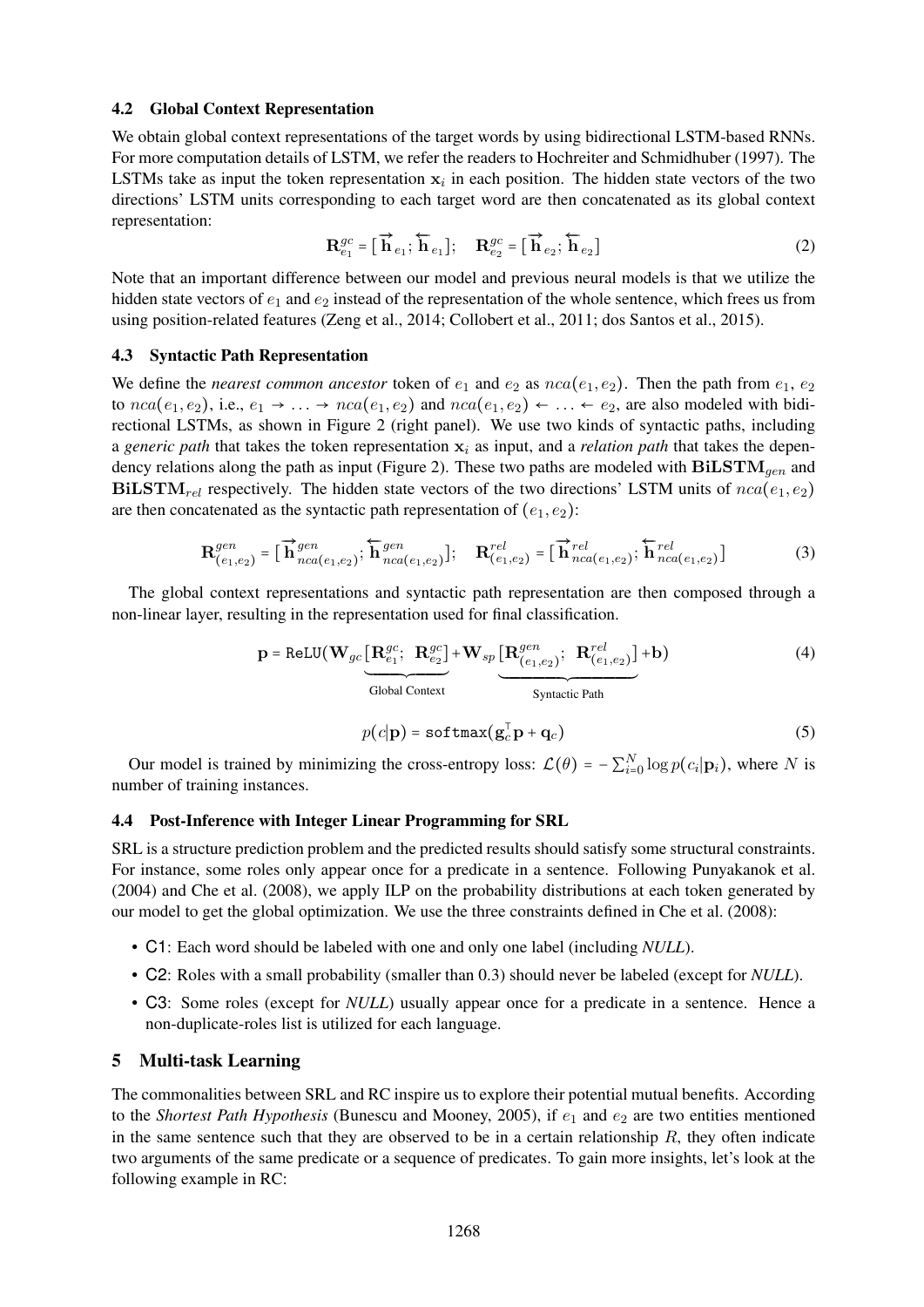Instrument-Agency( $e_2, e_1$ )

"The **author**<sub>[e1</sub>] of a keygen uses a **disassembler**<sub>[e2</sub>] to look at the raw assembly code."

Here, the "Instrument-Agency" relation provides significant evidences that **author** and **disassembler** are two arguments of a certain predicate, most likely with semantic roles A0 (agent) and A1 (patient). Furthermore, given the dependency parse tree, it's easy to find out that their associated predicate is "uses". Therefore, RC is expected to benefit both the identification and classification of semantic roles. Analogously, SRL results of a sentence also have positive impacts to the *identification* of semantic relations between  $e_1$  and  $e_2$ , i.e. whether or not a relation exists between  $e_1$  and  $e_2$ .

However, the roles defined in SRL can hardly contribute to the *classification* of much more finegrained relation types in RC. For example, the roles A0, A1 can hardly help us to distinguish between the relation types like *Instrument-Agency*, *Product-Producer*, *Cause-Effect*, etc. Given this intuition, we will mainly focus on improving SRL with RC in this work.

Our proposed unified model allows knowledge transfer across SRL and RC in a natural way through parameter sharing. In this work, we consider two ways of knowledge transfer.

- Cascaded Learning (CAS). Models are trained in a cascaded manner. Specifically, a RC model is trained first, and then the parameters (e.g., word embeddings, network weights) are used to initialize the neural network for training SRL in the second stage.
- Multi-task Learning (MTL). Models are trained jointly in a stochastic manner:
	- 1. Select a task according to a certain probability distribution (explained below).
	- 2. Sample a batch of instances from the task, and feed-forward the neural network.
	- 3. Update the corresponding parameters by back-propagation w.r.t. the instances.
	- 4. Go to 1.

In multi-task learning, two important factors are taken into account. First, we typically expect the two tasks to converge at a similar rate (Caruana, 1997). We approximately achieve this by using a weighted task sampling strategy in step 1. More specifically, we observe that SRL converges about 4 times slower than RC by running them separately, hence we sample from SRL 4 times often than RC during training. Despite the lack of theoretical guarantee, we found it working well in practice. Second, the key for multi-task learning to work is **parameter sharing**. Given the unified architecture, we can share most of the network parameters for knowledge transfer. Note that different dependency parses might be used for SRL and RC in practice. In this work, we use the officially provided predicted parses from CoNLL-2009 shared task in SRL, but adopt Stanford parser (Manning et al., 2014) to obtain parses for sentences in RC. These kinds of parses are quite different in terms of both the head-finding rules and the dependency relations. Therefore, we set the parameters involving dependency path modeling as *task-specific*, i.e.,  $BiLSTM<sub>gen</sub>, BiLSTM<sub>rel</sub>$  and  $W<sub>sp</sub>$  (Figure 2). The output weights (g) are *task-specific* as standard of multi-task learning, in order to handle different set of relations to be classified in SRL and RC.

# 6 Experiment

In this section, we first describe data and our experimental settings, then the results and analysis.

# 6.1 Data and Settings

For SRL, we evaluate on the English dataset and other 4 languages (Chinese, Catalan, German and Spanish) in the CoNLL-2009 shared task. We use the official split for training, development and testing. In addition, a subset of the Brown corpus is used as the out-of-domain test set. We use the officially provided predicted POS tags, lemmas and dependency parses as our input. All predicates are given for each sentence during both training and testing. Besides, we neither predict nor use the sense for each predicate, and thus exclude the predicate senses in most of the evaluation. We follow Lei et al. (2015) and combine the predicate sense output of Anders et al. (2010) with our SRL output, to provide results directly comparable to previous published results.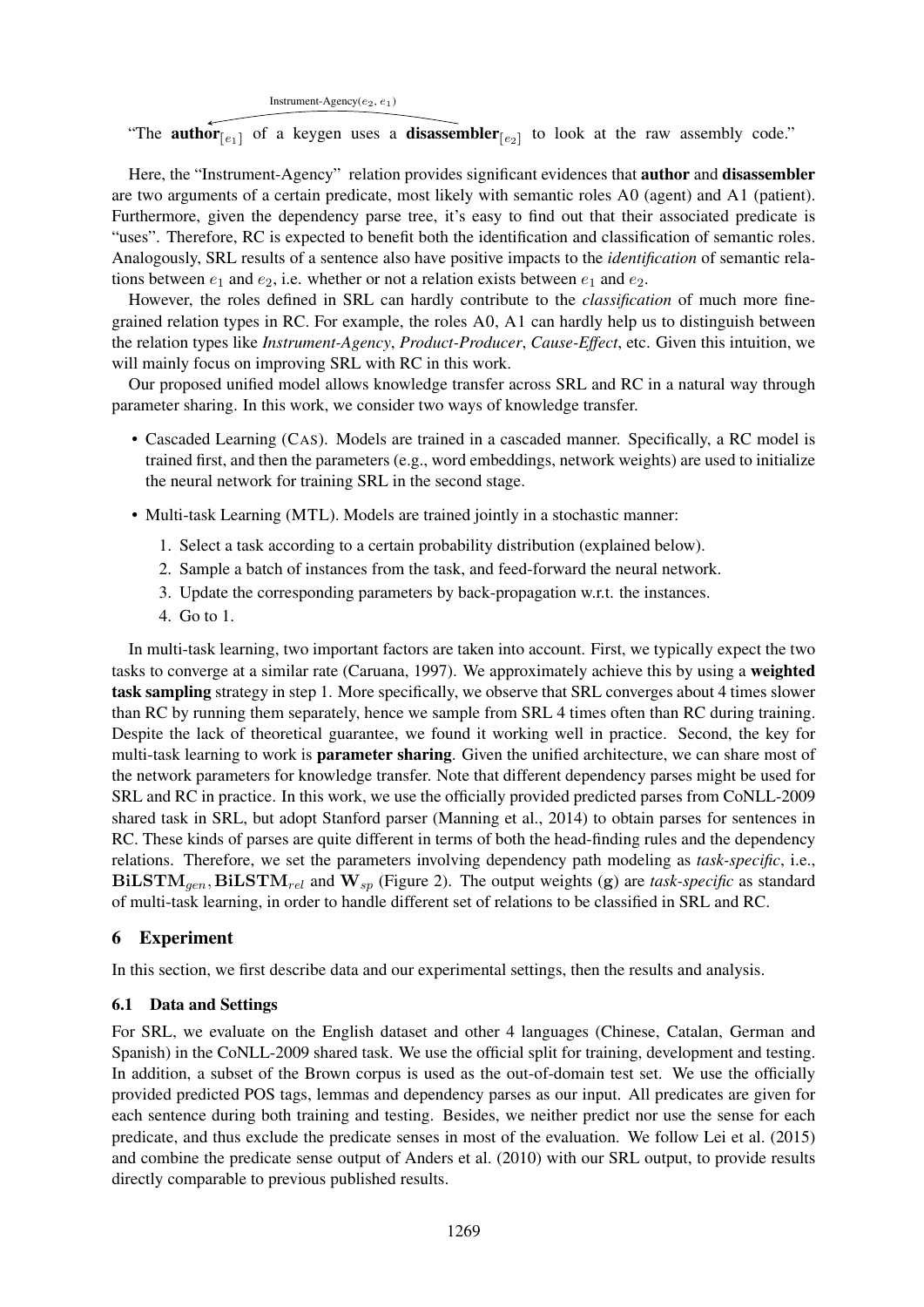We compare our model to several state-of-the-art systems, primarily including the best performing system in CoNLL-2009 shared task, the most recently proposed PathLSTM model of Roth and Lapata (2016), the neural network model of FitzGerald et al. (2015), and the low-rank tensor model of Lei et al. (2015). We also consider some variants of the above models that use reranking or model ensemble.

For RC, we use the relation classification dataset of the SemEval 2010 task 8. The dataset contains 10,717 annotated sentences, including 8,000 for training and 2,717 for testing. We conduct 5-fold crossvalidation to determine the best training iterations, and use the official scoring script for evaluation.

Several competitive models are to be compared, including the top performed system in SemEval 2010 (Rink and Harabagiu, 2010), the Matrix-Vector Recursive Neural Network (MV-RNN) model of Socher et al. (2012), the CNN model of Zeng et al. (2014), the tensor-based model of Yu et al. (2014), the CNN model using ranking loss (dos Santos et al., 2015), and the dependency-based neural network models (Liu et al., 2015; Xu et al., 2015b).

Word embeddings are pretrained using *word2vec* on large-scale unlabeled data. For English, Catalan, German and Spanish, we use the latest Wikipedia data. For Chinese, we obtain the raw text from Xinhua news section (2000–2010) of the fifth edition of Chinese Gigaword (LDC2011T13). The LTP toolkit (Che et al., 2010) is applied to segment Chinese text into words.

We adopt *predicate-wise* training for SRL and *sentence-wise* training for RC, and use stochastic gradient descent for optimization. Initial learning rate is set to  $\eta_0 = 0.1$  and updated as  $\eta_t = \eta_0/(1+0.1t)$  on each epoch t. Our hyperparameters for the unified model are listed in Table 1. When training RC-only models, the LSTM input/hidden dimension is set to 200, and the dimension of hidden layer is 400.

| Dimension of embeddings |    |    |     | Dimension of layers                                 |     |
|-------------------------|----|----|-----|-----------------------------------------------------|-----|
|                         |    |    |     | word POS NE WordNet   LSTM input LSTM hidden hidden |     |
| 200                     | 25 | 25 | 100 | 100                                                 | 200 |

Table 1: Hyperparameters settings.

### 6.2 SRL Results

Table 2 reports the SRL performance on the English dataset. Our supervised models (SUP) outperform the six top performing systems on both in-domain and out-of-domain datasets (the second block), and is comparable to two top systems that use reranking or model ensemble (the third block).

Effect of transfer learning By comparing the cascaded training system (CAS), the multi-task learning system (MTL) with SUP, we can find that the task of RC is significantly helpful for improving SRL models. In particular, MTL consistently works better than CAS. Our best models (MTL) outperform all of the previous systems, and achieve new state-of-the-art SRL results.

Figure 3 shows the learning curves of SUP, CAS and MTL on development data. At early training iterations, CAS is very close to MTL, and improves faster than SUP, indicating that the RC parameters indeed serve as a good initialization for SRL. MTL gradually outperforms CAS as the training converges, which further verifies the advantage of joint training over cascaded training.

Effect of post-inference We further investigate the effect of post-inference with ILP. As shown in Table 3, ILP has a considerable impact on the final SRL performance consistently for all of our models.

Multilingual Results Table 4 shows the results of our SRL-only system (SUP) on other languages in the CoNLL-2009 shared task. Our model outperforms the best performing system on all the four languages we considered, with particularly large gains on Chinese (+6.3 absolute F1-score). Note that our model is also unified for each language, without language-specific tuning of features or hyperparameters.

# 6.3 RC Results

The only difference of our RC model from the SRL model is at the input layer, where we use two additional features: NE and WordNet. Table 5 shows the RC results on the SemEval 2010 task 8. Our model achieves an F1-score of 83.9%, which is comparable to the top performing systems in previous work. dos Santos et al. (2015) obtain an F1-score of 84.1% by using ranking loss, with special treatment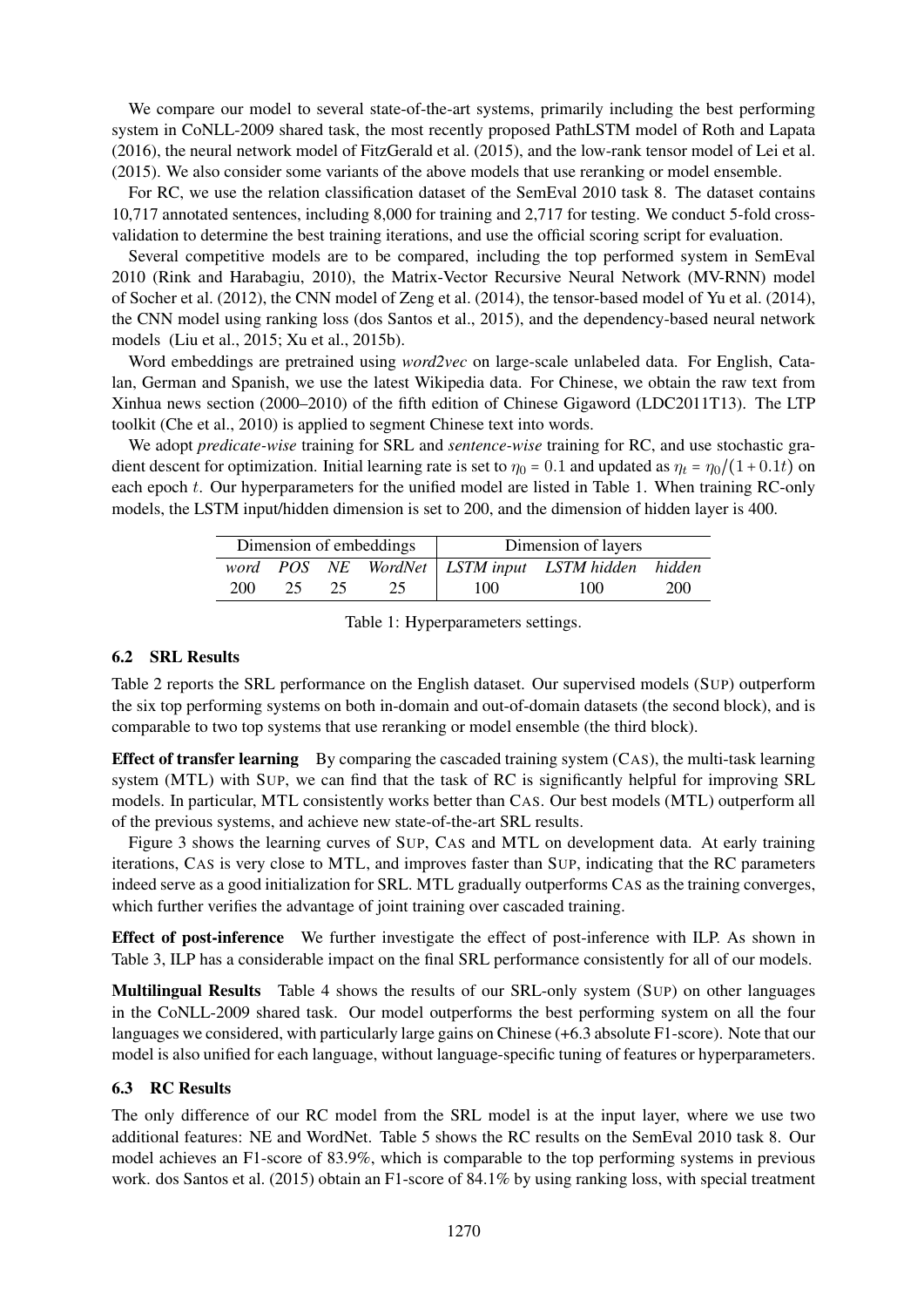| <b>Model</b>                     | <b>Excluding predicate senses</b> |          |                   | <b>Including predicate senses</b> |            |
|----------------------------------|-----------------------------------|----------|-------------------|-----------------------------------|------------|
|                                  | WSJ-dev                           | WSJ-test | <b>Brown-test</b> | WSJ-test                          | Brown-test |
| <b>SUP</b>                       | 82.32                             | 84.06    | 72.12             | 87.67                             | 76.56      |
| CAS                              | 83.33                             | 84.73    | 73.00             | 88.14                             | 77.15      |
| <b>MTL</b>                       | 83.51*                            | 85.04*   | $73.22*$          | 88.37*                            | 77.34*     |
| CoNLL-2009 1st place             |                                   | 82.08    | 69.84             | 86.15                             | 74.58      |
| (Roth and Lapata, 2016)          |                                   |          |                   | 86.7                              | 75.3       |
| (FitzGerald et al., 2015)        | 82.3                              | 83.6     | 71.9              | 87.3                              | 75.2       |
| (Lei et al., 2015)               | 81.03                             | 82.51    | 70.77             | 86.58                             | 75.57      |
| (Roth and Woodsend, 2014)        |                                   | 80.87    | 69.33             | 85.50                             | 74.67      |
| (Anders et al., 2010)            | 78.85                             | 81.35    | 68.34             | 85.80                             | 73.92      |
| <b>Model + Reranker/Ensemble</b> | WSJ-dev                           | WSJ-test | Brown-test        | WSJ-test                          | Brown-test |
| (Roth and Lapata, $2016$ )+R,E   |                                   |          |                   | 87.9                              | 76.5       |
| (FitzGerald et al., 2015)+E      | 83.0                              | 84.3     | 72.4              | 87.8                              | 75.5       |
| (Roth and Woodsend, 2014)+R      |                                   | 82.10    | 71.12             | 86.34                             | 75.88      |
| (Anders et al., $2010$ )+R       | 80.50                             | 82.87    | 70.91             | 86.86                             | 75.71      |

Table 2: SRL labeled F1-score of our model variants, with comparison to the state-of-the-art systems on the CoNLL-2009 shared task. Statistical significance (MTL *vs.* SUP) with  $p < 0.01$  is marked with  $*$ .



| Model      | WSJ-dev | WSJ-test |
|------------|---------|----------|
| <b>SUP</b> | 82.32   | 84.06    |
| $w$ /0 ILP | 81.87   | 83.53    |
| CAS        | 83.33   | 84.73    |
| $w$ /0 ILP | 82.90   | 84.40    |
| <b>MTL</b> | 83.51   | 85.04    |
| $w$ /0 ILP | 83.15   | 84.75    |

Figure 3: SRL F1-scores on the development data w.r.t. the number of predicates trained.

Table 3: Effect of post-inference, evaluated excluding predicate senses.

to the artificial relation (*Other*). Such task-specific strategy can also be potentially used in our model for further improvements. As discussed in Section 5, to our intuition, knowledge contained in SRL is not supposed to benefit RC. To verify this, we further test on RC with cascaded learning and multitask learning. We obtain a small degradation in RC performance in both cases (-0.9 for CAS and -0.7 for MTL). Nevertheless, we still expect improvements on joint learning of SRL and *relation extraction* (rather than *classification*), which we leave to future exploration.

# 7 Conclusion

In this paper, we propose a unified architecture for the task of SRL and RC. We effectively capture the global contextual representation and syntactic path representations using bidirectional LSTM-based recurrent neural networks. By evaluating on benchmark datasets for both SRL and RC, we show that our models outperform or get competitive results with the state-of-the-art systems. Furthermore, we take advantage of our unified model to transfer knowledge across the two tasks using multi-task learning with parameter sharing. Our models obtain new state-of-the-art results for SRL.

# Acknowledgements

We are grateful to Tao Lei for providing the outputs of their systems. We thank the anonymous reviewers for their insightful comments and suggestions. This work was supported by the National Key Basic Research Program of China via grant 2014CB340503 and the National Natural Science Foundation of China (NSFC) via grant 61300113 and 61370164.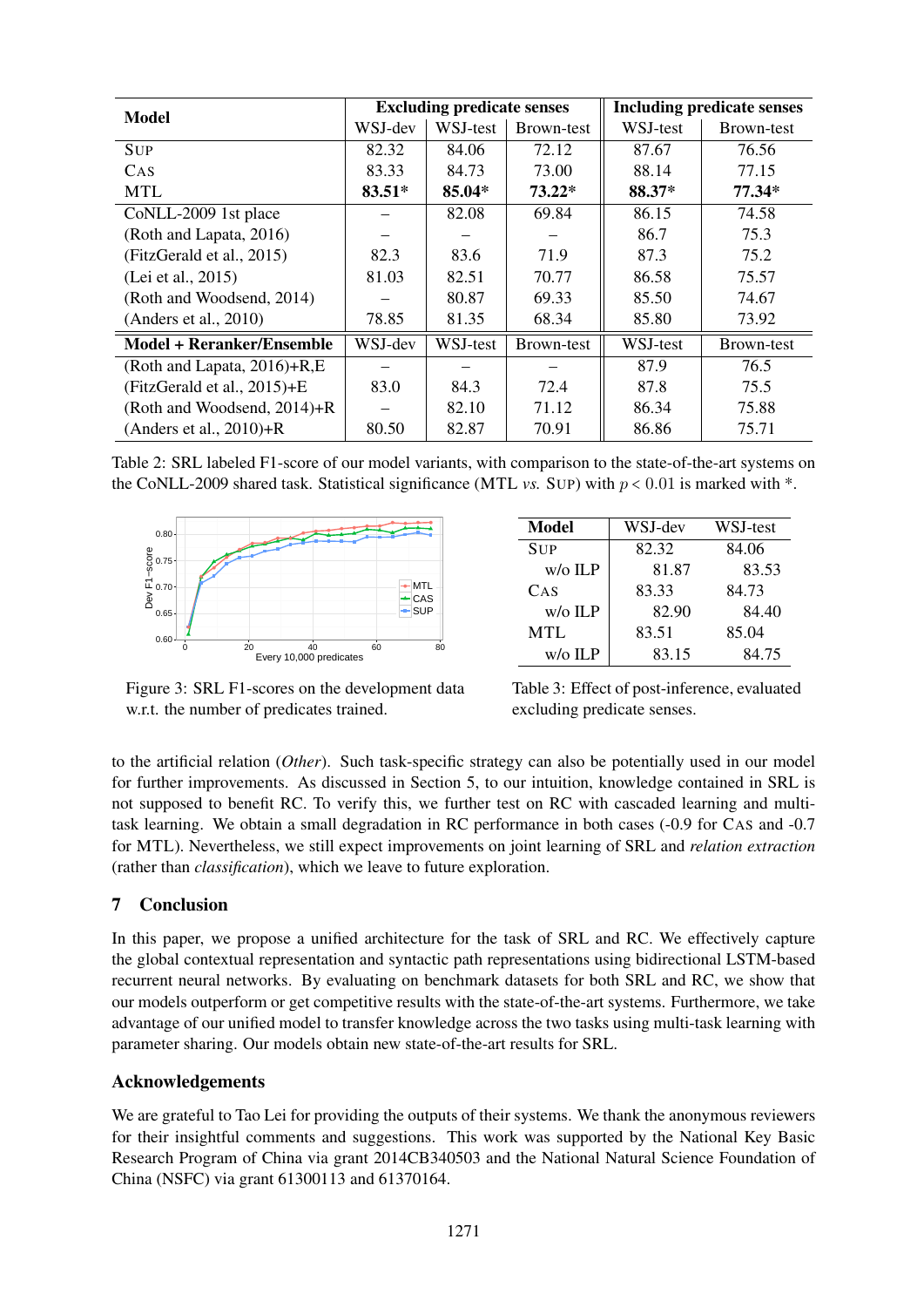|          | Test set |                    |                       |       |  |  |
|----------|----------|--------------------|-----------------------|-------|--|--|
| Language | Ours     | (Lei et al., 2015) | CoNLL 1st   CoNLL 2nd |       |  |  |
| Chinese  | 75.46    | 69.16              | 68.52                 | 68.71 |  |  |
| Catalan  | 79.24    | 74.67              | 76.78                 | 74.02 |  |  |
| German   | 77.41    | 76.94              | 74.65                 | 76.27 |  |  |
| Spanish  | 79.17    | 75.58              | 77.33                 | 74.01 |  |  |

Table 4: SRL labeled F1-score excluding predicate senses on Chinese, Catalan, German and Spanish. All results are evaluated excluding predicate senses.

| <b>Model</b>                     | <b>Features</b>                                       | F1   |  |  |
|----------------------------------|-------------------------------------------------------|------|--|--|
| SVM (Rink and Harabagiu, 2010)   | POS, prefixes, morphological, WordNet, Levin classes, |      |  |  |
| (Best in SemEval 2010)           | PropBank, FrameNet, dependency parse, NomLex-Plus,    |      |  |  |
|                                  | Google n-gram, paraphrases, TextRunner                |      |  |  |
| MVRNN (Socher et al., 2012)      | syntactic parse                                       | 79.1 |  |  |
| MVRNN (Socher et al., 2012)      | syntactic parse, POS, NER, WordNet                    | 82.4 |  |  |
| CNN (Zeng et al., 2014)          | position, WordNet                                     | 82.7 |  |  |
| FCM (Yu et al., 2014)            | dependency path, NER                                  | 83.0 |  |  |
| DepNN (Liu et al., 2015)         | dependency parse, NER                                 | 83.6 |  |  |
| CR-CNN (dos Santos et al., 2015) | position                                              | 84.1 |  |  |
| $depLCNN$ (Xu et al., 2015a)     | WordNet, words around nominals                        | 83.7 |  |  |
| Ours                             | dependency path, POS, NER, WordNet                    | 83.9 |  |  |
| Model + Ensemble/Additional data |                                                       |      |  |  |
| $ER-CNN+R-RNN$ (Vu et al., 2016) | position                                              | 84.9 |  |  |

Table 5: Comparison with previously published results for SemEval 2010 Task 8.

depLCNN+NS (Xu et al., 2015a) WordNet, words around nominals  $85.6$ 

# References

- Björkelund Anders, Bohnet Bernd, Love Hafdell, and Pierre Nugues. 2010. A high-performance syntactic and semantic dependency parser. In *Coling 2010: Demonstrations*, pages 33–36, August.
- Rie Kubota Ando and Tong Zhang. 2005. A framework for learning predictive structures from multiple tasks and unlabeled data. *JMLR*, 6:1817–1853, December.
- Bernd Bohnet and Joakim Nivre. 2012. A transition-based system for joint part-of-speech tagging and labeled non-projective dependency parsing. In *Proc. of EMNLP-CoNLL*, pages 1455–1465, July.
- Razvan Bunescu and Raymond Mooney. 2005. A shortest path dependency kernel for relation extraction. In *Proc. of EMNLP*, pages 724–731, October.

Rich Caruana. 1997. Multitask learning. *Machine learning*, 28(1):41–75.

Wanxiang Che, Zhenghua Li, Yuxuan Hu, Yongqiang Li, Bing Qin, Ting Liu, and Sheng Li. 2008. A cascaded syntactic and semantic dependency parsing system. In *Proc. of CoNLL*, pages 238–242, August.

Wanxiang Che, Zhenghua Li, Yongqiang Li, Yuhang Guo, Bing Qin, and Ting Liu. 2009. Multilingual dependency-based syntactic and semantic parsing. In *Proc. of CoNLL 2009: Shared Task*, pages 49–54, June.

- Wanxiang Che, Zhenghua Li, and Ting Liu. 2010. Ltp: A chinese language technology platform. In *Coling 2010: Demonstrations*, pages 13–16, August.
- Ronan Collobert and Jason Weston. 2008. A unified architecture for natural language processing: Deep neural networks with multitask learning. In *Proc. of the 25th ICML*, pages 160–167.
- Ronan Collobert, Jason Weston, Leon Bottou, Michael Karlen, Koray Kavukcuoglu, and Pavel Kuksa. 2011. ´ Natural language processing (almost) from scratch. *JMLR*, 12:2493–2537.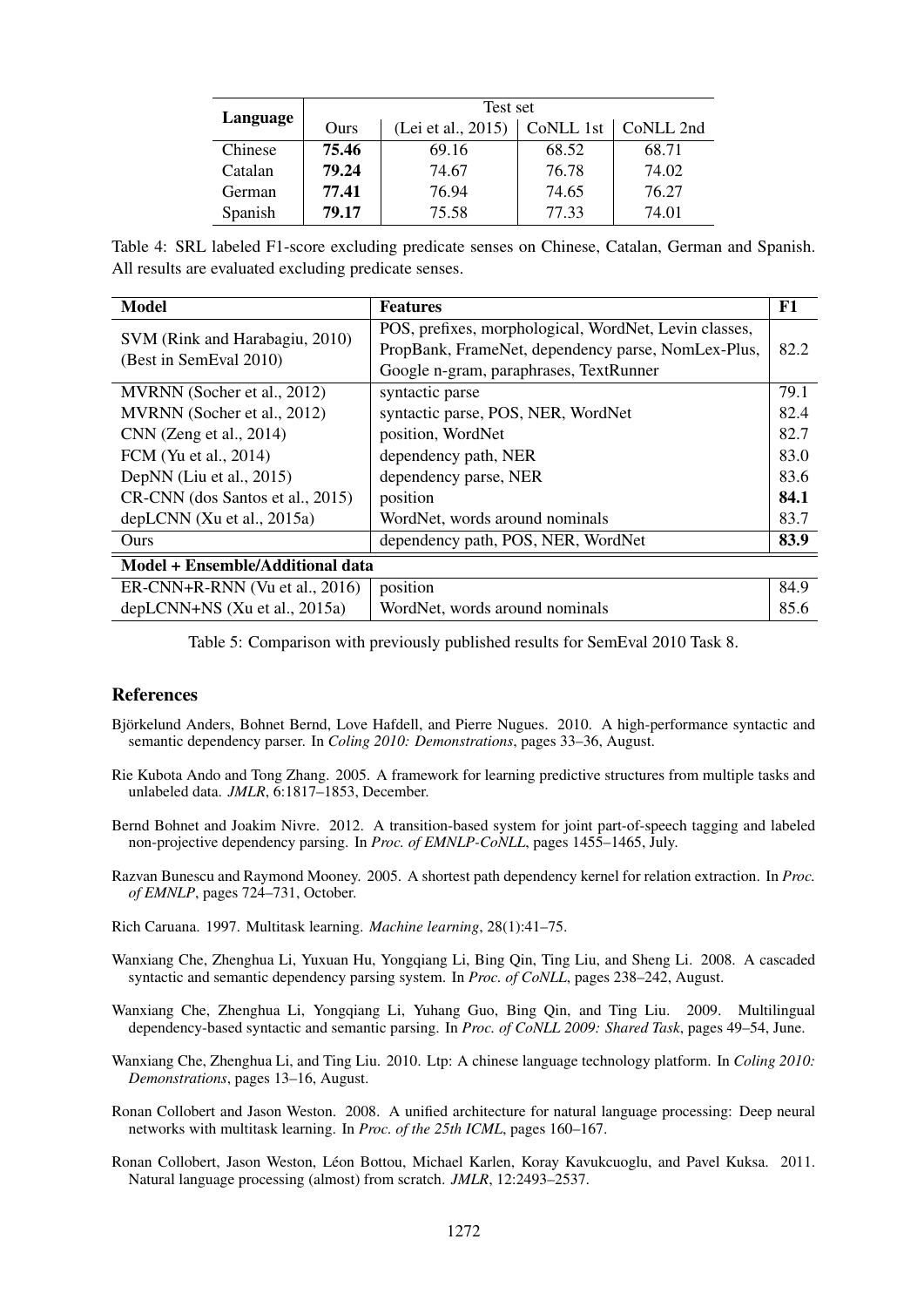- Daxiang Dong, Hua Wu, Wei He, Dianhai Yu, and Haifeng Wang. 2015. Multi-task learning for multiple language translation. In *Proc. of the 53rd ACL and the 7th IJCNLP (Volume 1: Long Papers)*, pages 1723–1732, July.
- Cicero dos Santos, Bing Xiang, and Bowen Zhou. 2015. Classifying relations by ranking with convolutional neural networks. In *Proc. of ACL-IJCNLP*, pages 626–634, July.
- Nicholas FitzGerald, Oscar Täckström, Kuzman Ganchev, and Dipanjan Das. 2015. Semantic role labeling with neural network factors. In *Proc. of EMNLP*, pages 960–970, September.
- Daniel Gildea and Daniel Jurafsky. 2002. Automatic labeling of semantic roles. *Computational Linguistics*, 28(3):245–288, September.
- Jun Hatori, Takuya Matsuzaki, Yusuke Miyao, and Jun'ichi Tsujii. 2012. Incremental joint approach to word segmentation, pos tagging, and dependency parsing in chinese. In *Proc. of ACL*, pages 1045–1053, July.
- James Henderson, Paola Merlo, Ivan Titov, and Gabriele Musillo. 2013. Multilingual joint parsing of syntactic and semantic dependencies with a latent variable model. *Computational Linguistics*, 39(4):949–998.
- Iris Hendrickx, Su Nam Kim, Zornitsa Kozareva, Preslav Nakov, Diarmuid Ó Séaghdha, Sebastian Padó, Marco Pennacchiotti, Lorenza Romano, and Stan Szpakowicz. 2010. Semeval-2010 task 8: Multi-way classification of semantic relations between pairs of nominals. In *Proc. of SemEval*, pages 33–38, July.
- Sepp Hochreiter and Jürgen Schmidhuber. 1997. Long short-term memory. *Neural computation*, 9(8):1735–1780.
- Sigrid Klerke, Yoav Goldberg, and Anders Søgaard. 2016. Improving sentence compression by learning to predict gaze. In *Proc. of NAACL*, pages 1528–1533, June.
- Tao Lei, Yuan Zhang, Lluís Màrquez, Alessandro Moschitti, and Regina Barzilay. 2015. High-order low-rank tensors for semantic role labeling. In *Proc. of NAACL*, pages 1150–1160, May–June.
- Zhenghua Li, Min Zhang, Wanxiang Che, Ting Liu, Wenliang Chen, and Haizhou Li. 2011. Joint models for chinese pos tagging and dependency parsing. In *Proc. of EMNLP*, pages 1180–1191, July.
- Yang Liu, Furu Wei, Sujian Li, Heng Ji, Ming Zhou, and Houfeng WANG. 2015. A dependency-based neural network for relation classification. In *Proc. of ACL-IJCNLP*, pages 285–290, July.
- Yang Liu, Sujian Li, Xiaodong Zhang, and Zhifang Sui. 2016. Implicit discourse relation classification via multitask neural networks. In *Thirtieth AAAI Conference on Artificial Intelligence*.
- Xavier Lluís, Xavier Carreras, and Lluís Màrquez. 2013. Joint arc-factored parsing of syntactic and semantic dependencies. *Transactions of the Association for Computational Linguistics*, 1:219–230.
- Minh-Thang Luong, Quoc V Le, Ilya Sutskever, Oriol Vinyals, and Lukasz Kaiser. 2015. Multi-task sequence to sequence learning. *arXiv preprint arXiv:1511.06114*.
- Christopher Manning, Mihai Surdeanu, John Bauer, Jenny Finkel, Steven Bethard, and David McClosky. 2014. The stanford corenlp natural language processing toolkit. In *Proc. of 52nd ACL: System Demonstrations*, pages 55–60, June.
- André F. T. Martins and Mariana S. C. Almeida. 2014. Priberam: A turbo semantic parser with second order features. In *Proc. of SemEval 2014*, pages 471–476, August.
- Makoto Miwa and Mohit Bansal. 2016. End-to-end relation extraction using lstms on sequences and tree structures. *arXiv preprint arXiv:1601.00770*.
- Alessandro Moschitti, Daniele Pighin, and Roberto Basili. 2008. Tree kernels for semantic role labeling. *Computational Linguistics*, 34(2):193–224.
- Sameer Pradhan, Kadri Hacioglu, Valerie Krugler, Wayne Ward, James H. Martin, and Daniel Jurafsky. 2005. Support vector learning for semantic argument classification. *Machine Learning*, 60(1-3):11–39, September.
- Vasin Punyakanok, Dan Roth, Wen-tau Yih, and Dav Zimak. 2004. Semantic role labeling via integer linear programming inference. In *Proc. of COLING*, pages 1346–1352, Aug 23–Aug 27.
- Bryan Rink and Sanda Harabagiu. 2010. Utd: Classifying semantic relations by combining lexical and semantic resources. In *Proc. of the 5th International Workshop on Semantic Evaluation*, pages 256–259, July.